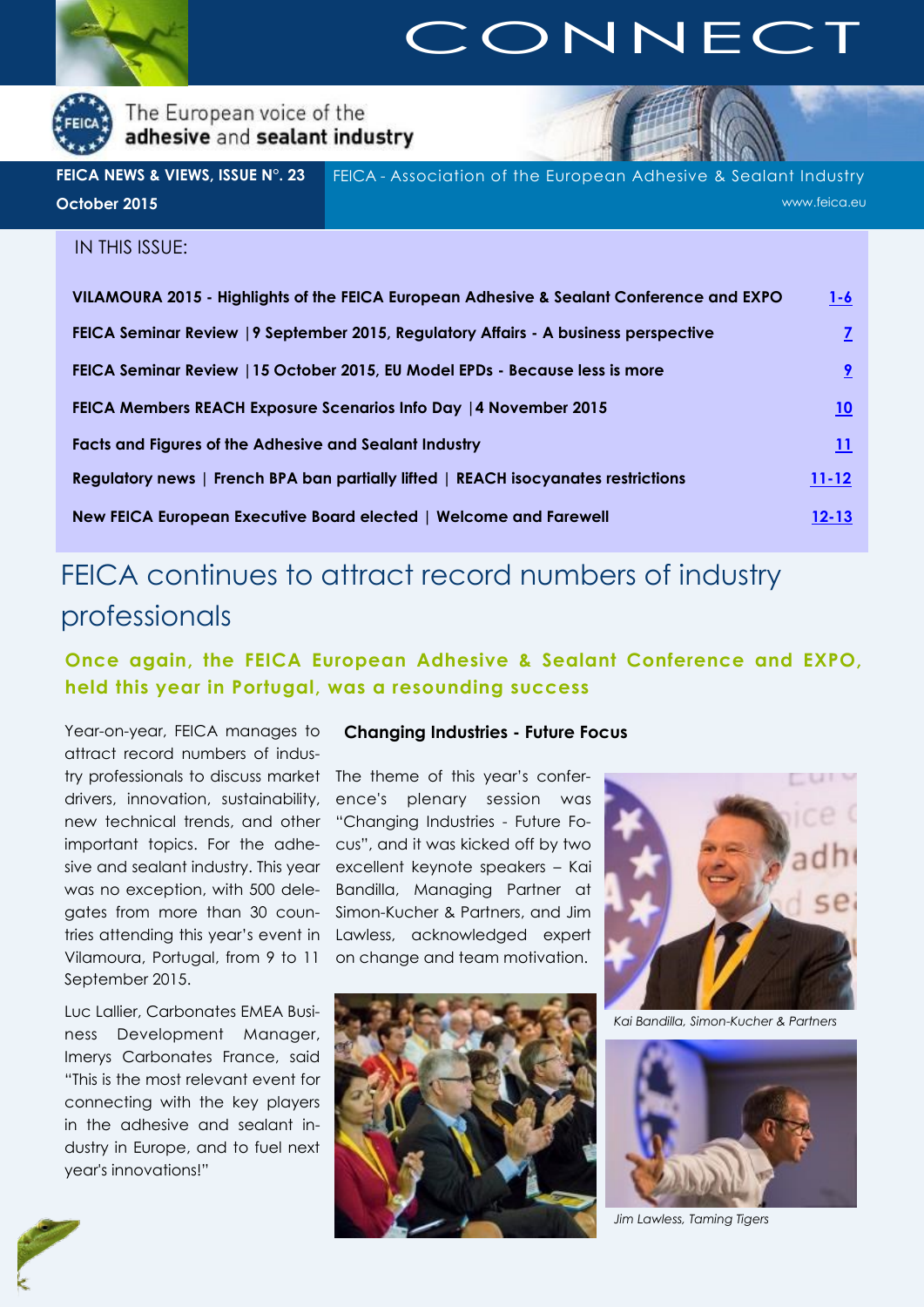# Business Forum | Changing Industries - Future Focus



## **Developing Pricing Strategies**

Kai Bandilla shared the challenges ahead for value and price management. Many companies in the adhesive and sealant sector see innovation as the best way out of the price war they find themselves in. However, more often than not, new products do not meet their profit target. Through case studies and practical examples of price modelling, Kai explored practical tools for developing pricing strategies.

### **Never, never give up!**

Jim Lawless described how, whilst giving a motivational speech he was asked by a delegate, "What have you ever done that's exceptional?" The person challenged him to undertake horse race jockey training and take part in a race. Jim described how he succeeded in this challenge, overcoming the powerful personal fears of the unknown, which he calls "taming the tigers". The most remarkable feature of Jim's presentation was when he managed to get virtually all delegates on their, bent over pretending to be jockeys. He also described how he was then prompted to attempt to break the British free diving record, and went on to succeed. The serious point of Jim's presentation was to explain some of his rules for "taming tigers". Jim's final message to the audience was, "Never, never give up!" His presentation was greatly appreciated by the audience.

## **Business Forum CEO Keynotes**

The session continued with a forum featuring four industry leaders – **Bob Adams**, Chairman and Managing Director Beardow Adams Group, **João Pedro Koehler**, CEO Colquimica Group, **Klaus Kullman**, Managing Director Jowat SE and **Jaroslaw Michniuk**, President and CEO SELENA FM SA.

They each discussed the future of the industry, including Innovation, sustainability and Europe's challenges in the global marketplace from the point of view of their particular organisation.

**Bob Adams**, Chairman and Managing Director at Beardow Adams Group, introduced the company, explaining its history and growth. He then focused on R&D and innovation in support, which are key for the company's sales strategy.



*Bob Adams, Beardow Adams Group (left) and João Pedro Koehler, Colquimica Group (right)*

**João Pedro Koehler** explored the hot melt innovation process, and focused in particular on speed to adapt to market changes, describing how the empowerment of staff helped Colquimica's culture of innovation, which includes collaboration with suppliers, customers and universities.

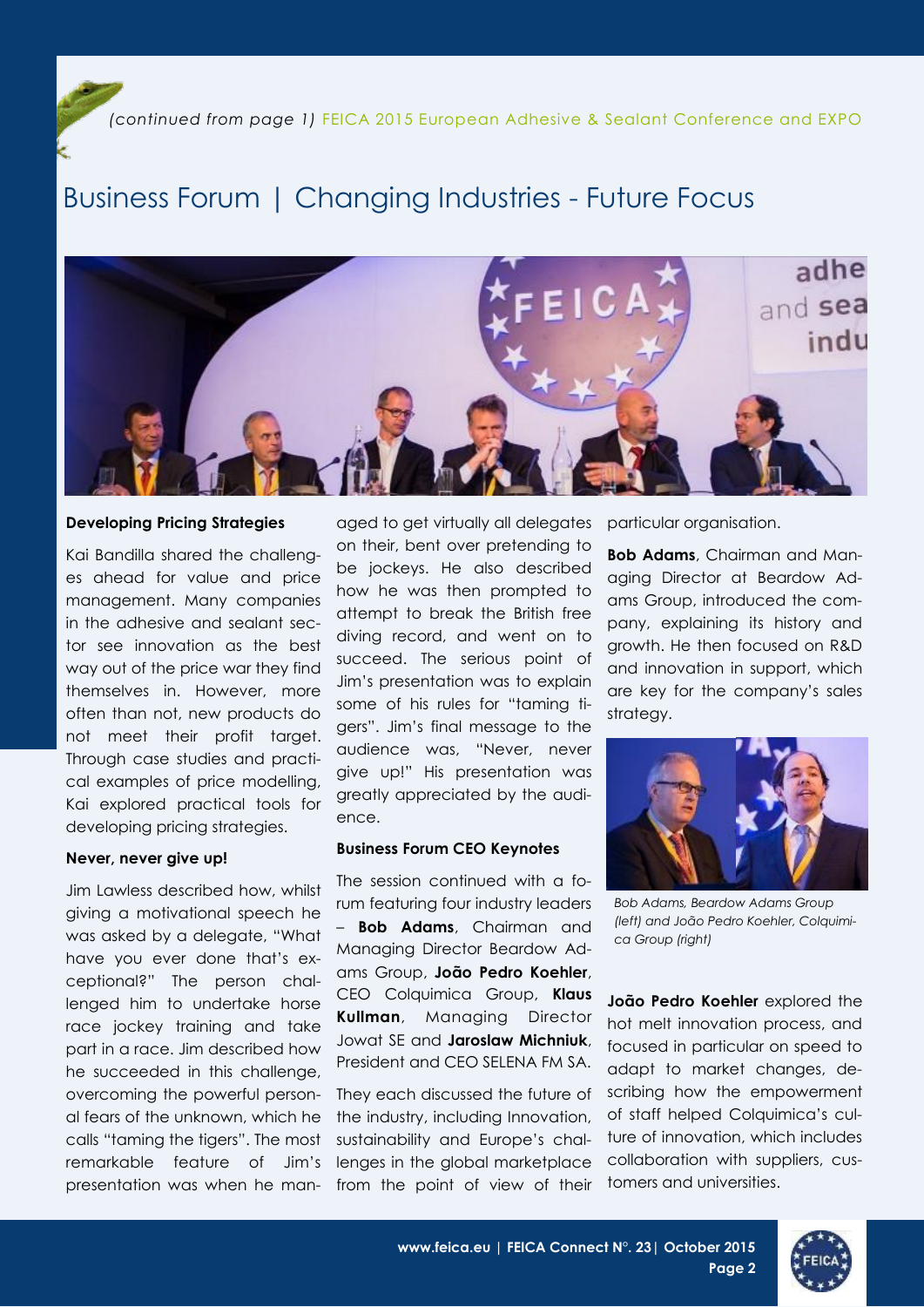*(continued from page 2)* FEICA 2015 European Adhesive & Sealant Conference and EXPO

# Business Forum | Changing Industries - Future Focus

**Klaus Kullman** presented Jowat's views in 'Thinking differently for bonding in changing industries'. Klaus explored the advantages of being an SME, such as corporate agility, focus, market proximity, and brand-building capabilities in focused industries. He went on to discuss how to think different in terms of you innovation strategy, which includes joint efforts with customers and solution partners, as well as cross-industry thinking and teamwork in development. In this context, Klaus described Jowat's competitive position of Jowat as 'big amongst the small, small amongst the big'.



*Klaus Kullman, Jowat SE (left) and Jaroslaw Michniuk, Selena FM (right)*

# **« EU regulation should support EU competitiveness, not destroy it. »**

**Jaroslaw Michniuk** presented a look into the future from the viewpoint of Selena, a medium-sized European company focused on the building and construction industry. He started by looked at the "sandwich problem", referring to the way in which medium-sized European companies find themselves in the value chain caught between heavy-weight global players. Then Jaroslaw explored innovation versus commoditisation. Acknowledging that the other presentations had focused on innovation, he remarked that much of the product portfolio had become commoditised and that more focus on pricing was urgently required. Next he explored the business climate in Europe and described the "hunter versus prey" syndrome, noting

that medium-sized companies should get bigger or stay in their niche. Jaroslaw's candid approach was particularly appreciated when he focused on the impact of competition from outside Europe, where safety, health and environmental standards can be significantly below those in Europe, while companies in Europe struggle with a sizeable regulatory burden. "EU regulation should support EU competitiveness, not destroy it", he said.

Subsequently, the two keynote speakers joined the four industry leaders for a panel discussion, fielding questions from the delegates.



## **What people had to say**

"FEICA 2015 was a great opportunity to meet our customers and discuss our latest breakthroughs in the industry face-to-face. This event simply can't be missed if we want to make joint progress regarding innovation" - Gonzalo Löwenberg, Global R&D Manager Applications & Technical Service, Lubrizol

"FEICA 2015 was highly attended, with inspiring lectures and an impeccable organisation! I thought it was an unforgettable Conference!" - João Pedro Koehler, CEO Colquimica, Portugal

"Cardolite had many opportunities to meet potential customers through this event. Having a booth exceeded our expectations." - Dr Yun Mi Kim, Technical Marketing Manager, Cardolite Corporation, U.S.A.

"It was great to share our newest innovations with the key players of our industry." - Dr Alain Zahn, Department Manager, Sika Technology AG, Switzerland

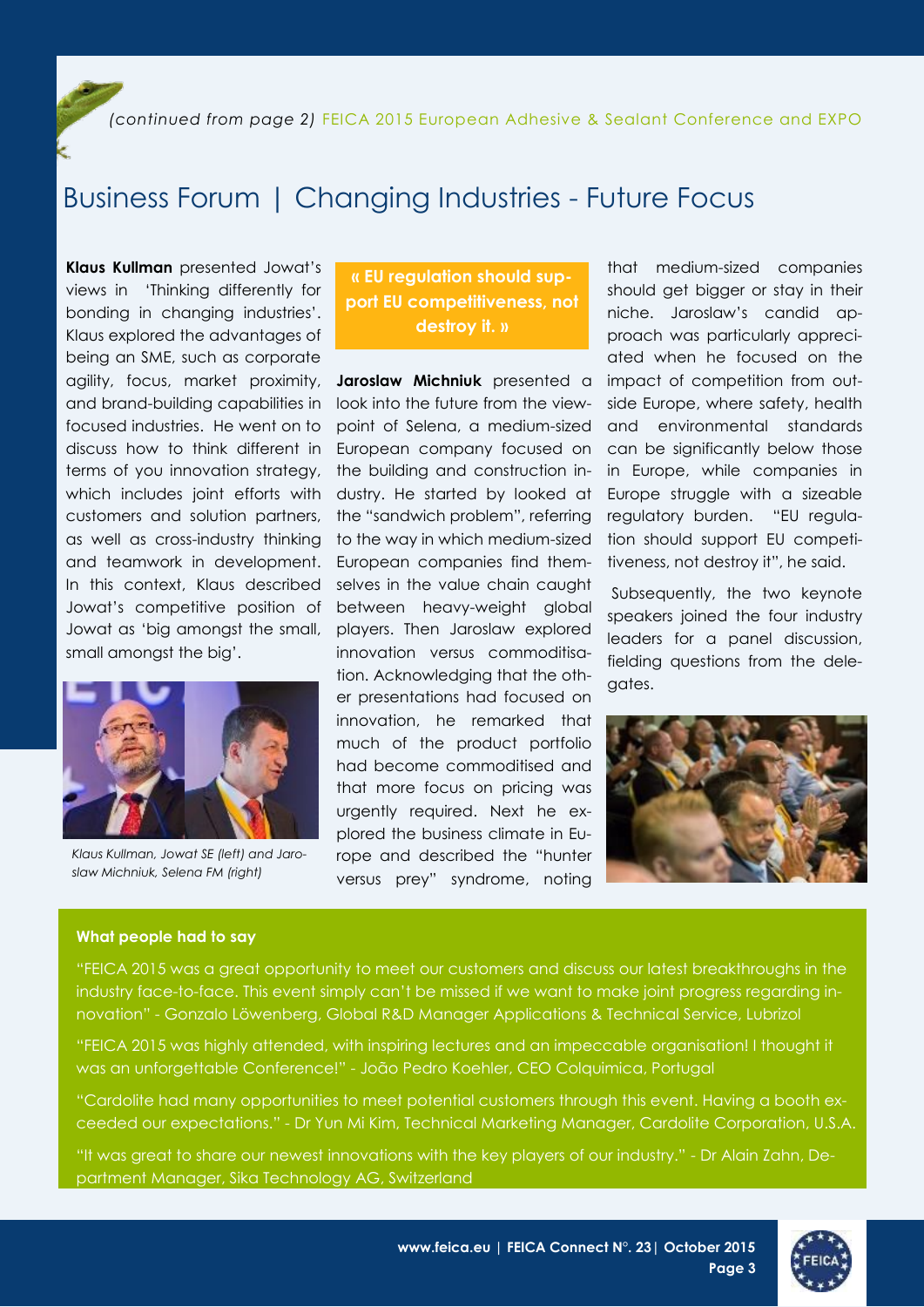*(continued from page 3)* FEICA 2015 European Adhesive & Sealant Conference and EXPO

# The 2015 Break Out Sessions

# **The FEICA Formula**

One delegate expressed his enthusiasm for what he referred to as the "FEICA FORMULA". He explained that each year he looked as much forward to the motivational plenary session as to the "highly informative seminars" that followed.

We think we were true to that formula once again. The wide range of topics for 2015 ranged from game changing innovations for SMEs to how to reboot your business by reducing risk and accelerating growth in new applications.



# **Many of you who filled in the survey commented specifically on the Break Out Sessions. Please read below some of the quotes:**

"I loved the seminars on bio-based materials. Again next year please!"

"Wolfgang Hormuth thinks out of the box and was very charismatic. He presented a clear statement about the future of SMEs in Europe."

"Even more on Hot Melts would be great!"

"I would like even more presentations on regulation as these are excellent."



*Desmond Waight, DanGoods Training and Consultancy Ltd., 'Transport regulation of dangerous adhesive and sealant goods' in Break Out Session XI - Product Stewardship & Regulatory Challenges.*



*Wolfgang Hormuth, Klebchemie M.G. Becker GmbH & Co. KG, 'True Innovation, creating markets' in Break Out Session I - Adhesives & Sealants Markets.*

# **Winner of a complimentary registration to FEICA 2016 in Vienna, Austria**

Everyone who completed the conference feedback survey in Vilamoura was entered into a draw to win a complimentary registration for next year's event. We are happy to announce that **Mr Hans-Gerd Glück**  from **Bluestar Silicones** is this year's winner of the **FREE registration** for the **2016 FEICA European Adhesive & Sealant Conference and EXPO in Austria**. Congratulations Hans-Gerd and see you in Vienna!

# **FEICA 2015 in numbers**



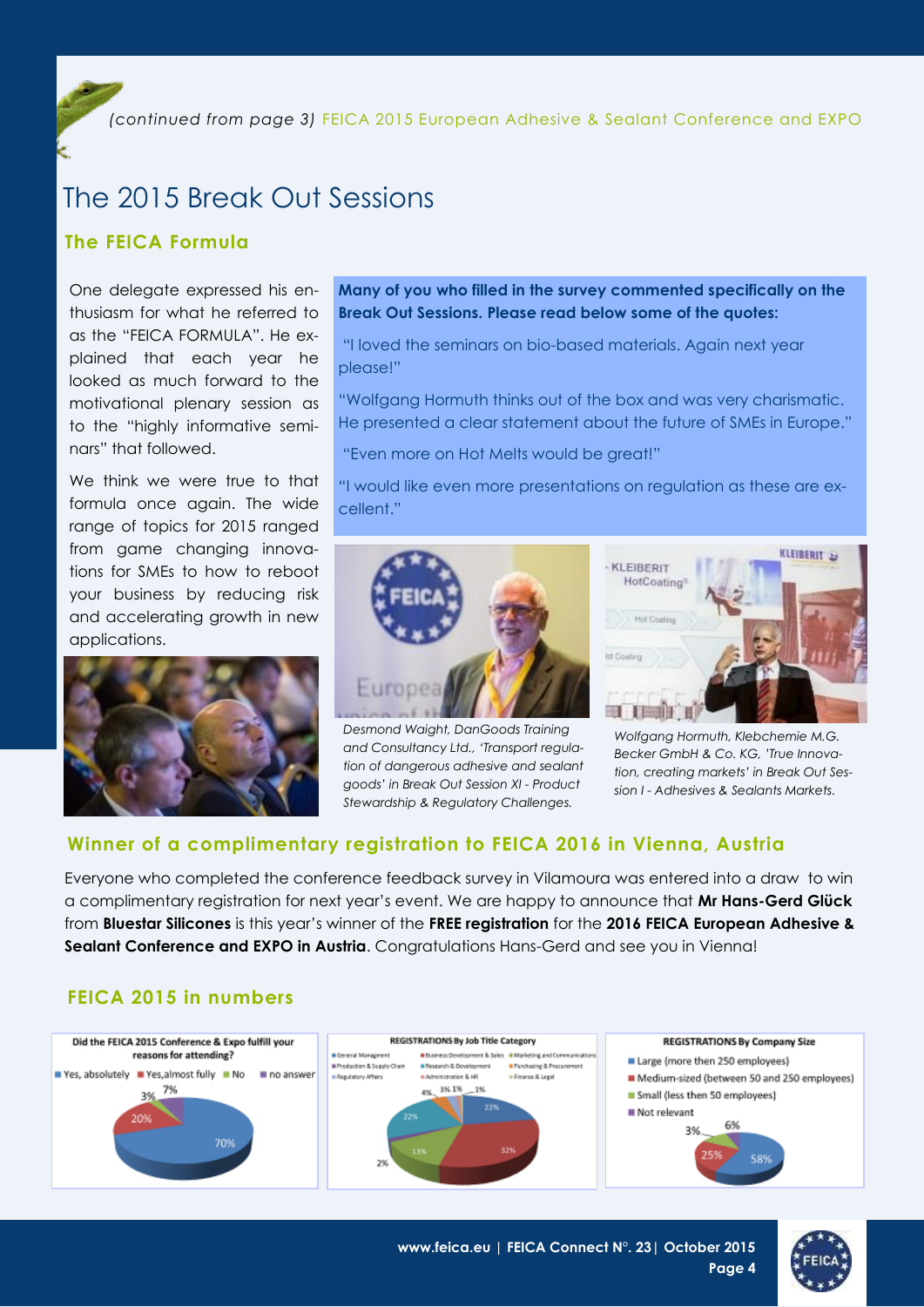*(continued from page 4)* FEICA 2015 European Adhesive & Sealant Conference and EXPO

# The delegates' viewpoint

# **During the event, we interviewed a cross-section of delegates to get their opinions. Here's what they had to say:**

# **Francoise Van Tiggelen, Secretary General, DETIC**

First of all I would like to congratulate the organisers – it is really The FEICA Conference brings a very easy to meet people here, coming – networking, obviously, again. The level of participants is but also to get some general information on the market and decision-makers. Plus all of our how the industry is doing. Working customers are here, so it's a fanfor an association means that we tastic opportunity for us to be in are close to our members, but front of our customers, network from time to time, it is useful to dig a little deeper, and the FEICA conferences are ideal for that.

The event is very coherent, just like all other FEICA events and seminars, which are always very well attended. The only thing I regret is that not more business people attend the excellent FEI-CA Seminar presentations, which would benefit from this knowledge tremendously and it would give them an opportunity to look even further ahead.



# Bazzini, Communica**tions Manager, Dow Elastomers Group**

which is the main reason for me was an excellent turn-out once lot of benefits. This year, there again very high – clearly senior with other companies and engage with key industry decisionmakers.



## are for members only. Businesses **Martin Britton , Technical Sales Manager, ACI Group**

This is my first FEICA Conference and the benefits I see are in the contacts I have made, which have been quite useful, although probably at a higher level than I need. However, the information will be passed on to the appropriate people. I am overall impressed with the conference and content! I think the Gecko's Den could be done better, and maybe you could do more interactive presentations.

## **THANK YOU!**

FEICA would like to thank all of you who joined us in Vilamoura and helped make it such a success.

We would also like to express our gratitude to the members of the FEICA Executive Board and the European Technical Board for their continued support and dedication, and to the National Association Presidents and Secretaries.

Strong praise goes to the Technical Working Group members for all their efforts made for the benefit of the adhesive and sealant industry.

A big thank you to all delegates, sponsors, exhibitors, speakers and moderators of FEICA 2015.



FEICA has taken all comments on board and has added them to the discussions about Vienna 2016.



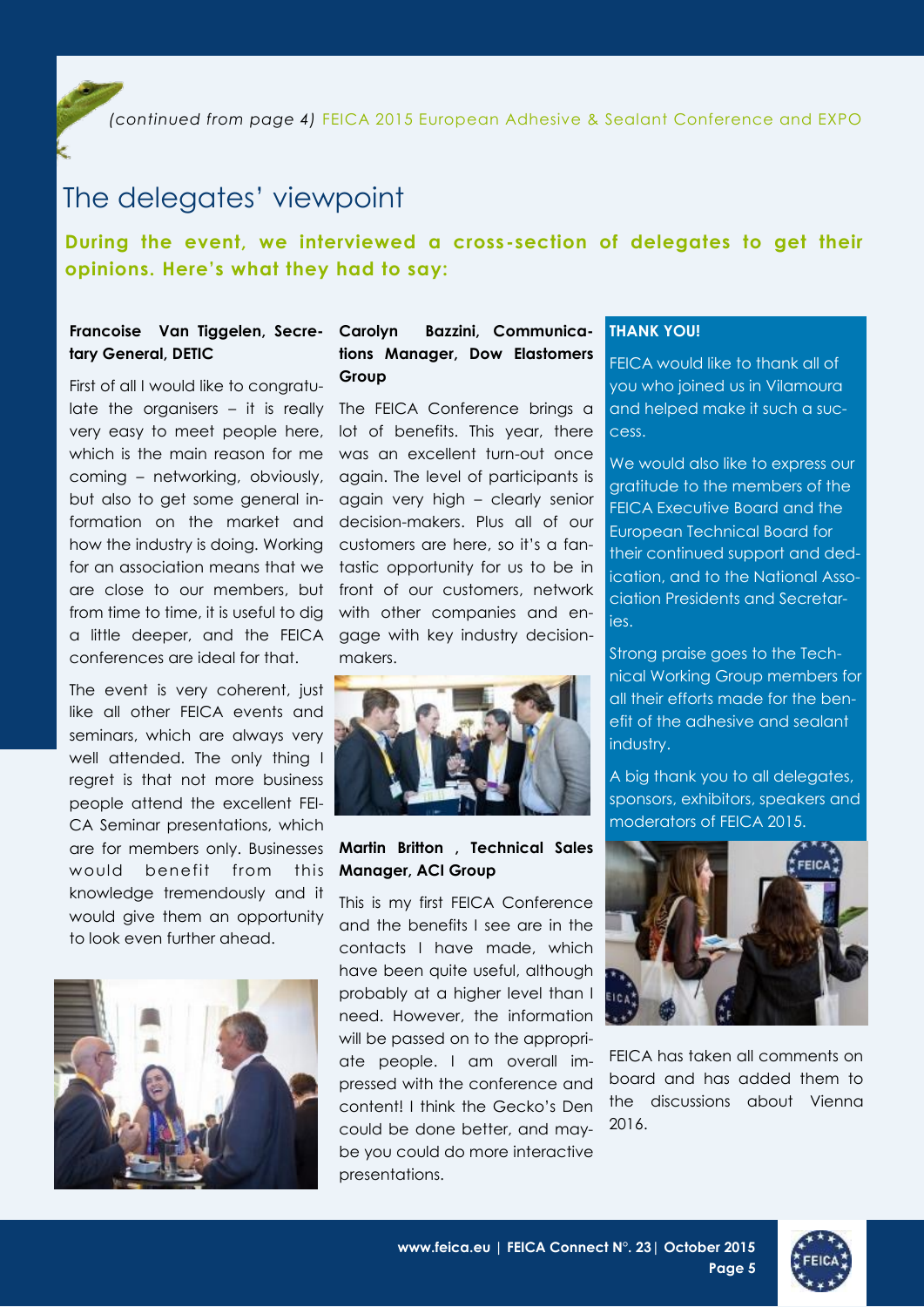*(continued from page 5)* FEICA 2015 European Adhesive & Sealant Conference and EXPO

# FEICA CONFERENCE & EXPO PICTURE GALLERY







European voice of the adhesive and sealant industry



**"The success of FEICA 2015 once more consolidated the conference's position as the premier event for Europe's adhesive & sealant industry." - Phil Derby (Bostik), President of FEICA (2013-2015)**



Watch the **VIDEOCLIP** of the [http://www.feica-conferences.com/the-conference/media](http://www.feica-conferences.com/the-conference/media-gallery/2015-video/)[gallery/2015-video/](http://www.feica-conferences.com/the-conference/media-gallery/2015-video/)





Shows Decko C

**www.feica.eu | FEICA Connect N°. 23| October 2015 Page 6**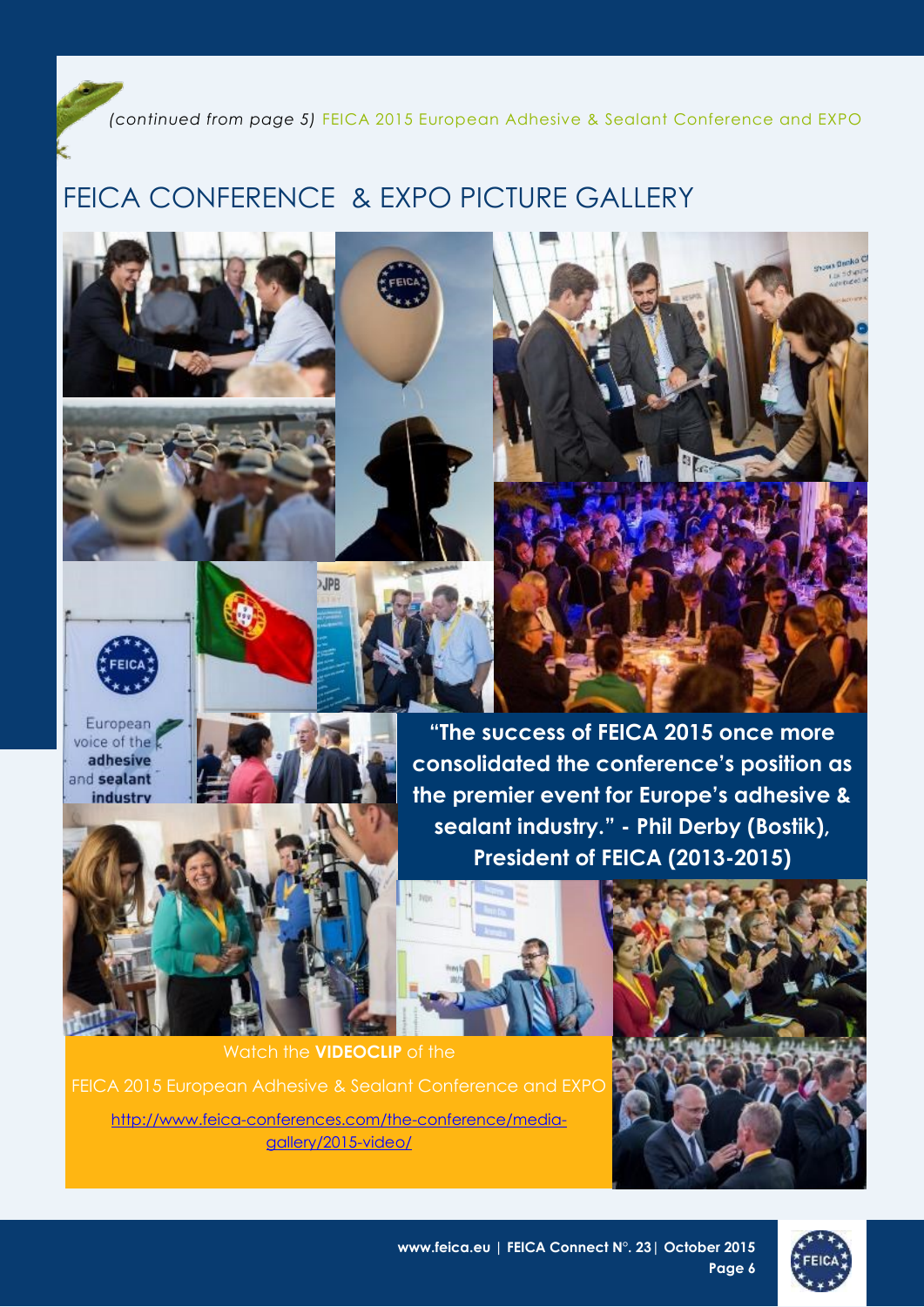<span id="page-6-0"></span>

# **FEICA Seminar Review |9 September 2015**

### **Supporting your business**

Prior to the conference, FEICA members and the members of the national associations got the opportunity to get a fresh perspective on regulatory affairs and a better understanding of the value that the support provided by FEICA's Technical Working Groups and the advocacy activities of FEICA itself bring to the businesses. The members-only FEICA Seminar, titled "Regulatory Affairs - A business perspective", was very well attended by more than 70 business professionals drawn from FEICA members. **Eva Griebach** (Dow Corning), Chair of the FEICA European Technical Board, opened the Seminar.



*Dr Eva Griebach (Dow Corning), Chair of the FEICA European Technical Board*

In '**Packaging adhesives - a sector gaining confidence**', **Alexan**dra Roß (H.B. Fuller and Chair of FEICA's Paper & Packaging TWG) explored the challenges our industry faces and how the Paper & Packaging Technical Working

bers, for example with the publifood contact adhesives.



*Alexandra Ro (H.B. Fuller), Chair of FEICA's Paper & Packaging TWG*

Food safety is a priority on which FEICA continues to work. Alexandra explained the importance of migration testing guidance for adhesives, a project that is being undertaken in co-operation with several other European associations representing non-plastic food contact material materials each one working on guidance specific to their sector.



*Torsten Funk (Sika Services), Member of FEICA's Exposure Scenarios TTF*

Group is supporting the mem-**Torsten Funk** (Sika Services and cation of the Good Manufactur-Scenarios TTF) alerted the meming Guidance (GMP) guide for bers to the impact of REACH on member of the FEICA Exposure their business. In '**Have you REACHed to manage your business risk**' he used some example substances to demonstrate why it is important for a company to be aware of upcoming regulatory changes as early as possible. FEICA's network includes different stakeholders to ensure- that our members are informed in a timely fashion and that joint actions with partner organisations can be taken. In his conclusions, Torsten stressed the importance of following the regulatory process and engaging with FEICA at an early stage, as well as looking out for business opportunities that allow safer alternatives.



*Jana Cohrs, FEICA Regulatory Affairs Manager*

**Jana Cohrs** (FEICA Regulatory Affairs Manager) introduced '**The role of a European Association in standardisation**'. For many companies standardisation is a com-

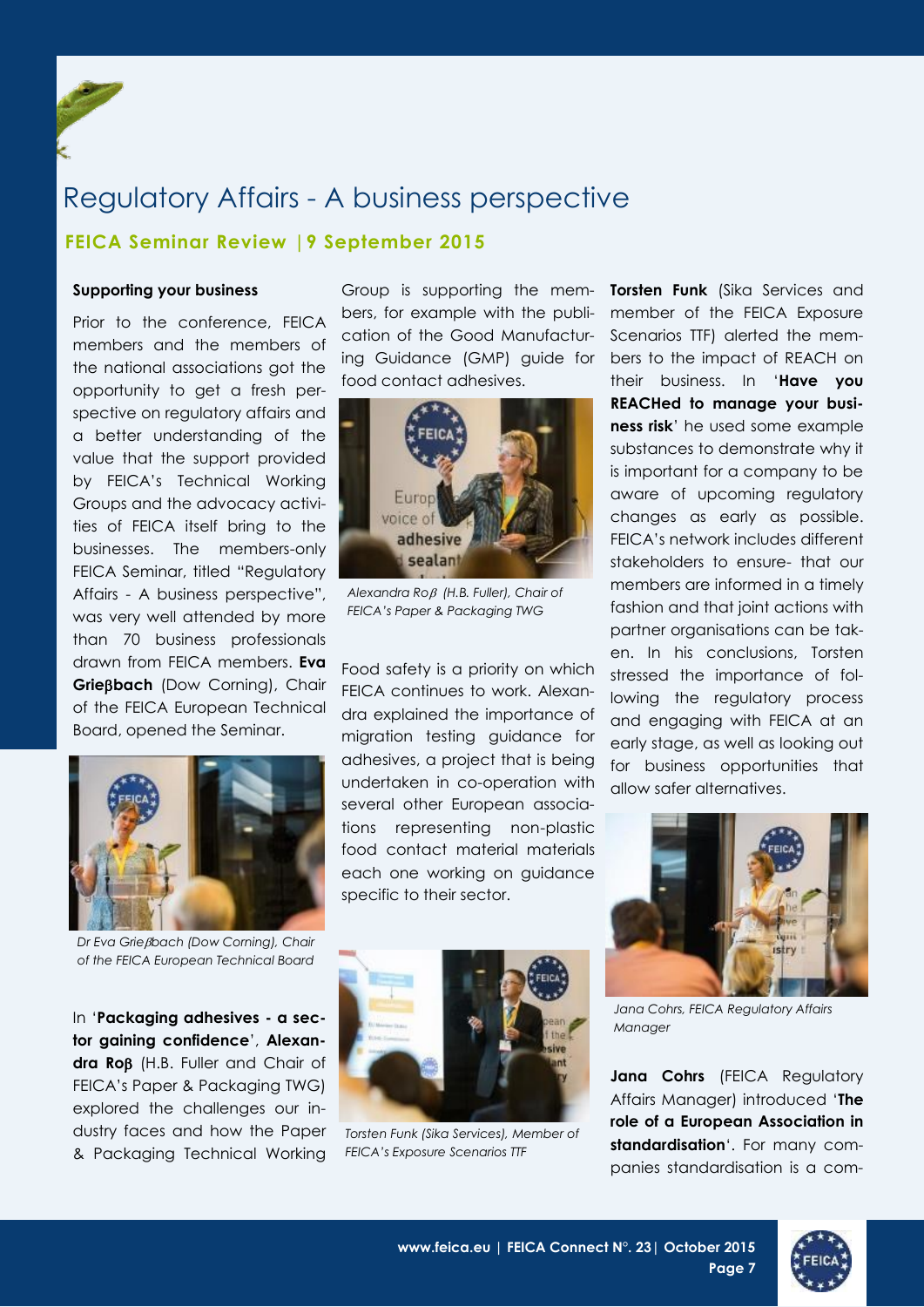## *(continued from page 7) Regulatory Affairs - A business perspective*

plex issue consuming plenty of resources to get a thorough understanding. Although standardisation is being conducted at a national level, there is a role to play for FEICA as a platform to disseminate information and coordination of cross-country topics of relevance to the industry. Professionals and FEICA national associations involved in standardisation issues can join the FEICA online Standardisation Platform to advertise their work, ask for help or connect with other experts.

**Luc Thys** (Soudal and Chair of FEICA's One-Component Foam TWG) closed the seminar with an entertaining display of FEICA initiatives in "**Industry-owned standards – creating a level playing**  field". Many regulations overlook the particular position of adhesives and sealants simply because

authorities are not aware of the characteristics of our industry: many products that are marketed in reactive form, a high number of end-users and many different applications, and a relatively small consumption of a high number of substances and mixtures used. That's where FEICA assists the industry.



*Luc Thys, Chair of FEICA's One-Component Foam TWG*

Luc highlighted three cases where FEICA industry standards help create a level playing field: Gloves for MDI (when using polyurethanes), External Thermal Insulation Composite Systems (ETICS) and Monomeric Isocyanate Measurement (MIM).

# **MEMBERS ONLY!**

**FEICA members and the members of our national associations are invited to mark their calendar's and join next year's FEICA Seminar "Regulatory Affairs -A business perspective" in Vienna, Austria on** 

**7 September 2016**





# **FEICA European Adhesive** & Sealant Conference and **EXPO 2016**

# 7-9 September 2016

Hilton Vienna Am Stadtpark, Austria

# **SAVE THE DATE**



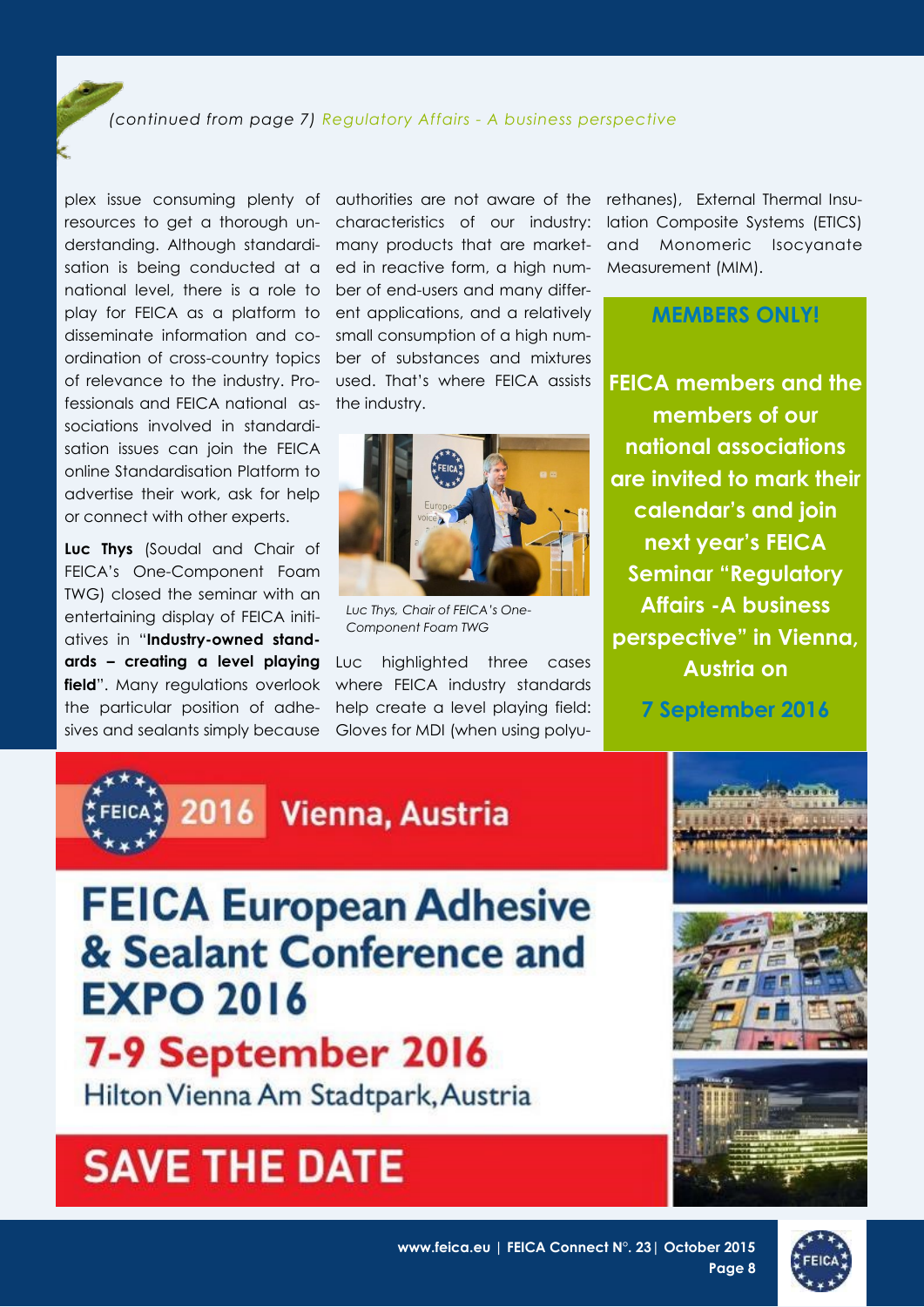<span id="page-8-0"></span>

# FEICA Seminar Review | EU Model Environmental Product Declarations (EPDs) - Because less is more

On 15 October 2015, FEICA organised a seminar explaining the benefits of its EU Model Environmental Product Declarations (EPDs).

## **LESS COSTS, LESS BURDEN. MORE PRODUCTS COVERED** 15 OCTOBER 2015 BRUSSELS 1030

An audience of some 60 professionals from the adhesive and sealant industry, supply chain partners, related industries, EPD programme operators and legislators attended. They heard a range of expert speakers describe how FEICA's EU Model EPDs could help ensure that there is a wider range of products with verified environmental impact data available on the market for customers to choose from, while

**The proceedings are available to download at:** 

[www.feica.eu/ehs-sustainability/epd/](http://www.feica.eu/ehs-sustainability/epd/feica-seminar-15-october-2015) [feica-seminar-15-](http://www.feica.eu/ehs-sustainability/epd/feica-seminar-15-october-2015)october-2015

reducing the costs and burden for manufacturers to collect the respective data and create EPDs for single products and applications.

The seminar covered the following topics:

**Why do we need EU Model EPDs?** Dr Heinz-Werner Lucas, FEICA

**Developing FEICA's EU Model EPDs**, Johannes Kreißig, VP President Building & Construction, thinkstep

**Industry Experience with Model EPDs**, Mark Schneider, Head Global Product Sustainability, Sika Services AG

**EPDs in the European and International Markets**, Dr Eva Schmincke, Convenor of WG1, ECO Platform **EPDs in the Belgian and European regulatory context**, Dieter De Lathauwer, Construction products: environment & indoor air, Belgian Federal Public Service of Public Health

## **First set of FEICA EU Model EPDs now available**

At the end of the seminar, Frank Grootens of the Institut Bauen und Umwelt (IBU); Germany's Institute for Construction and the Environment), which is the EPD programme operator that verified the FEICA EU Model EPDs, officially handed over the first set of FEICA EU Models EPDs for the adhesive and sealant building and construction industry, covering reactive resins based on polyurethane.

Other technologies (epoxies, dispersions, sealants, etc.) will follow in the coming weeks.

> **EU Model EPDs are now available to download at the FEICA website:**

**[www.feica.eu/ehs](http://www.feica.eu/ehs-sustainability/epd/european-core-model-epds-released)[sustainability/epd](http://www.feica.eu/ehs-sustainability/epd/european-core-model-epds-released)**



*From left to right: Dieter De Lathauwer, Mark Schneider, Dr Eva Schmincke, Frank Grootens, Johannes Kreissig, Heinz Werner Lucas, Jana Cohrs, Martin Glöckner (VCI) and Klaus Winkels (IVK/GEV)*



**Page 9**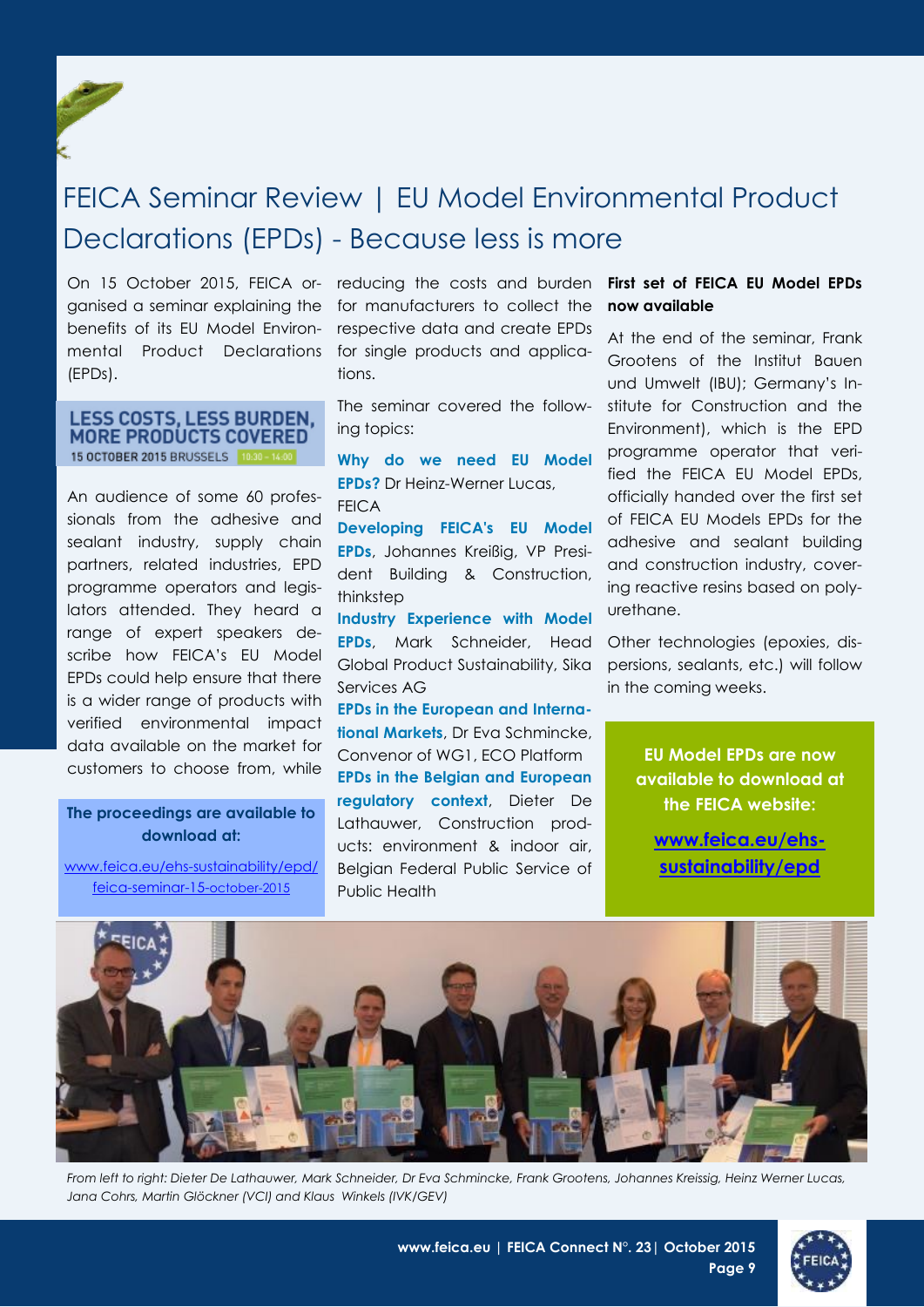# <span id="page-9-0"></span>FEICA Members Only | REACH Exposure Scenarios Info Day

# **REACH 2018 - Improved supply chain communication**



registration deadline (CSR/ES roadmap), FEICA is organising a FEICA is organising this REACH Info seminar to present to members Day to explain the tools, fact the various 'FEICA packages' that are being developed for have developed specifically for improving the communication of the adhesive and sealant sector the safe use and conditions of to help our members comply with use of mixtures within the supply the REACH chemical safety chain.

**how to tackle your mixtures!** 

In the context of the next REACH With the REACH 2018 registration deadline approaching rapidly, sheets and guidance that we assessments.

**As formulators, you need to know**  This event is free of charge and for members only.

**If you are an adhesive or sealant producer, or if you are a National Association wanting to help your members, this event is not to be missed.**

The FEICA REACH Info Day takes place at the DIAMANT building in Brussels, on **4 November 2015**.

**Register now:**

**[http://feica.events.idloom.com/](http://feica.events.idloom.com/Reach-Info-Day) [Reach-Info-Day](http://feica.events.idloom.com/Reach-Info-Day)**

# **Get ready for the last registration deadline**

**All chemical substances**  on substances manufactured or **produced or imported in the**  used in Europe, and will **European Economic Area between 1 and 100 tonnes a** and the environment. **year need to be registered by 31 May 2018 with ECHA.** 

This is the last deadline for existing chemicals under the REACH Regulation. It complete the gathering of data [ng-started/user-of-chemicals](http://echa.europa.eu/support/getting-started/user-of-chemicals)

ultimately improve human health

**Make sure you know your obligations and identify your role in the supply chain.**

will [http://echa.europa.eu/support/getti](http://echa.europa.eu/support/getting-started/user-of-chemicals)



ECHA has launched a website dedicated to the 2018 registration deadline, offering essential information in multiple European languages.

More info here:

**[http://echa.europa.eu/reach-](http://echa.europa.eu/reach-2018)[2018](http://echa.europa.eu/reach-2018)**



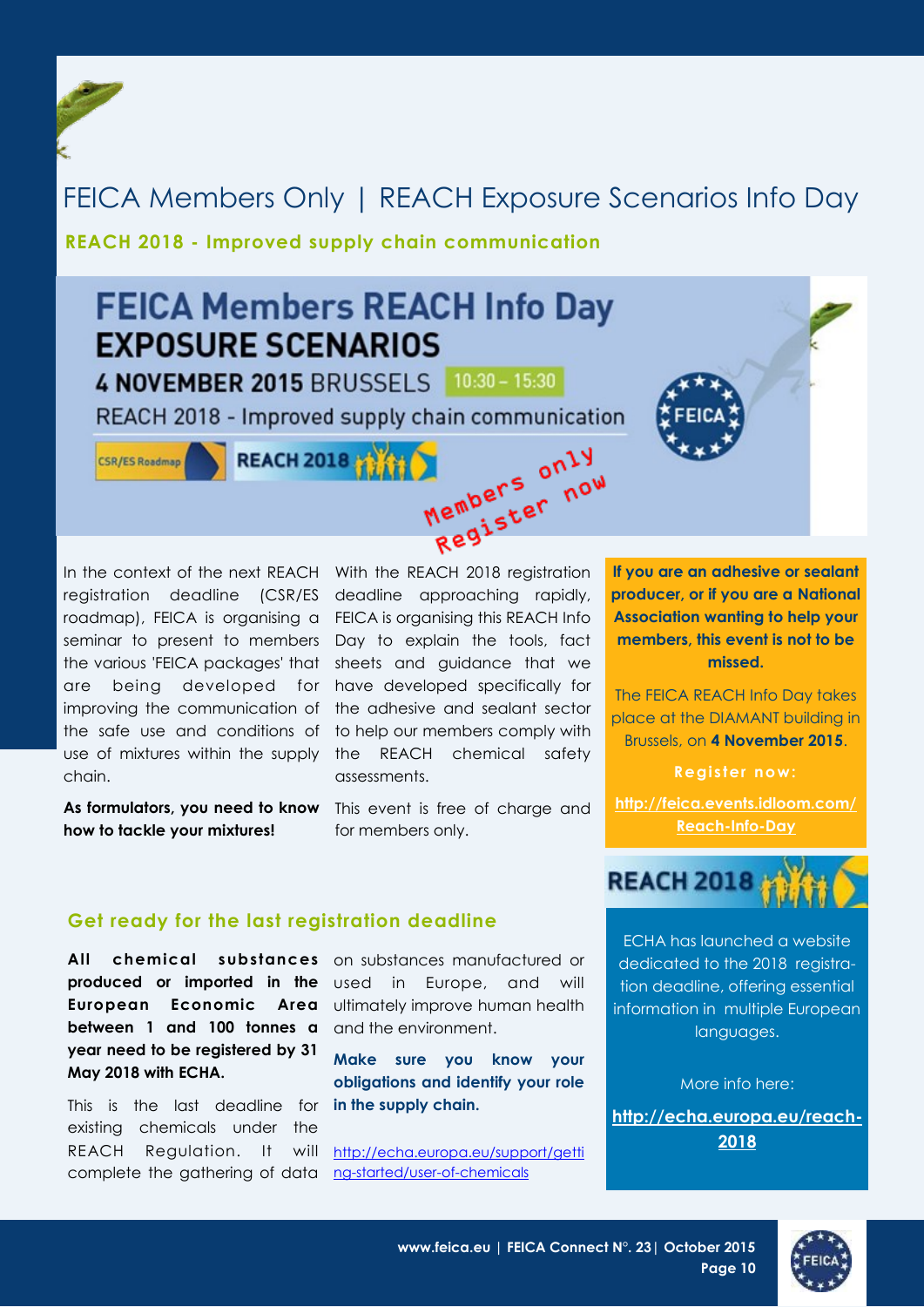<span id="page-10-0"></span>

# FEICA publishes the European Adhesive & Sealant Industry Facts & Figures 2014

Although adhesives and sealants play an essential role in a huge range of consumer and industrial products, they are largely invisible once applied.

As a result, there is little awareness of the adhesive and sealant industry and the benefits it brings outside the industry itself. The aim of FEICA's 2014 Facts & Figures brochure is to provide a concise overview of the European adhesive and sealant industry.

This brochure brings together key facts and figures about the industry in Europe in a concise, univer-

sally available format for the first time. It includes sales figures, production, R&D and employment. It reveals that our specialty chemical sector, which represents about 2% of the total European chemical industry's turnover, contributes more than 13 billion euros to the EU economy and employs more than 41,000 people.

You can download our industry's Facts & Figures at the FEICA website:

[www.feica.eu/library/feica](http://www.feica.eu/library/feica-publication)[publication](http://www.feica.eu/library/feica-publication)

Would you prefer a print copy? Send an email to the FFICA Secretariat at info@feica.eu indicating the number of copies you would like to receive.

The European Adhesive and Sealant Industry Facts & Figures 2014



# **French BPA ban partially lifted**

**French Constitutional Court removes ban on manufacture and export of BPA-containing food contact materials (FCMs)**

**Ban remains valid for French market**

As of January 2015, France put into effect a ban on the use of BPA in all food packaging under a law passed in 2010.

On 17 June 2015, the French State Council forwarded a priority question of constitutionality (QPC) of Plastics Europe to the French Constitutional Council with regard to the suspension of the manufacture, import, export

and placing on the market of BPA-based food packaging and objects coming into contact with food.

On 17 September last, the Constitutional Council recognised that the suspension of the manufacture and export were unconstitutional. The French Constitutional Court has now decided to lift the ban on the manufacture and export of BPA-containing FCMs because it posed an '**unjustifiable restriction of trade**'.

However, at a national level, the law, and thus the ban of BPAcontaining FCMs on the French market, remains valid.



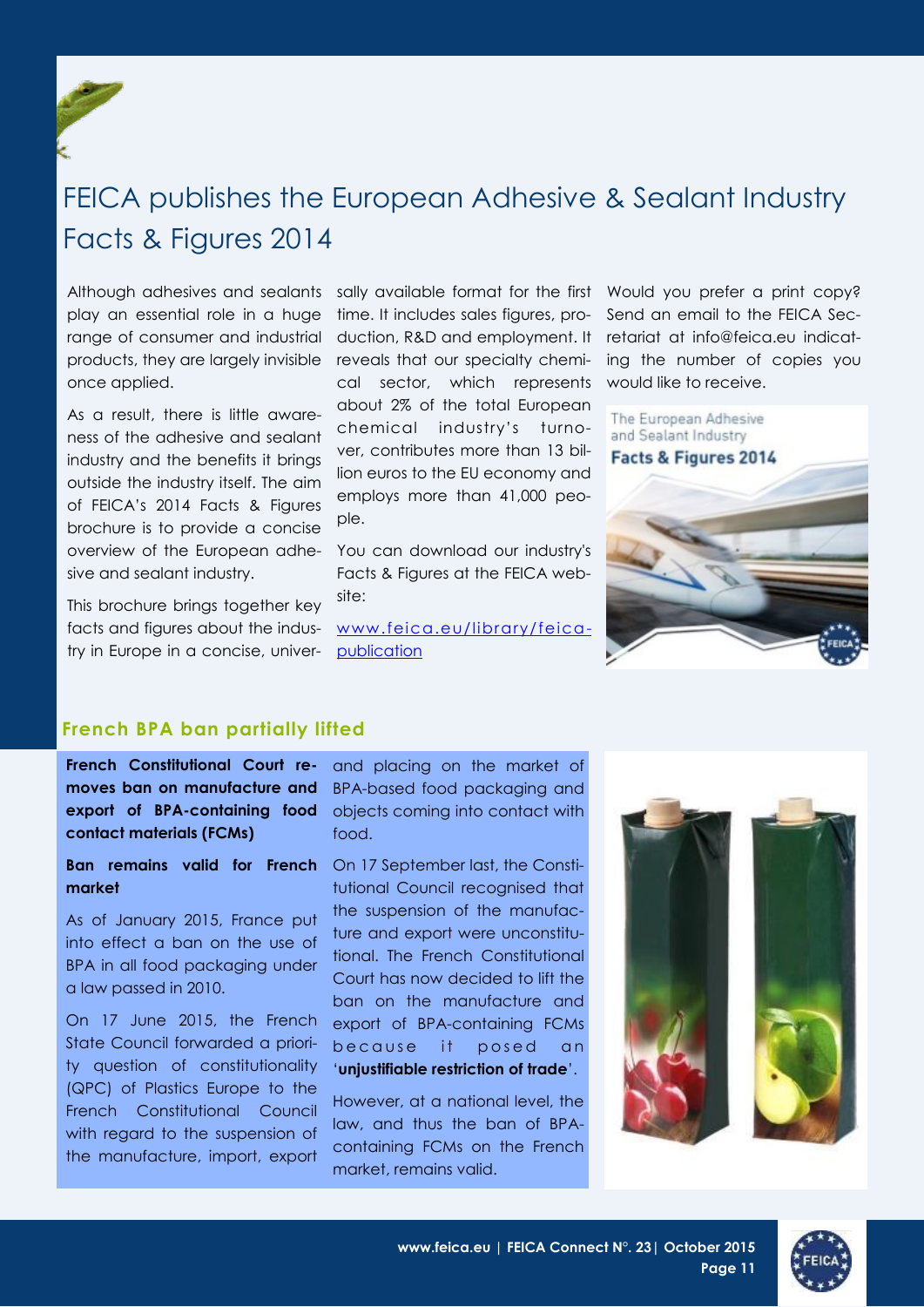<span id="page-11-0"></span>

# Industry committed to the safe use of its diisocyanates

On 7 October 2015, ECHA regis-stances. The training programmes tered the intention of the Ger-will be based on the existing regman Federal Institute for Occu-ulations as well as the longstandpational Safety and Health ing voluntary initiatives of the in-(BAuA) to propose a risk-based dustry. measure under the REACH regulation for the industrial and professional use of diisocyanates. This is reported on the website of the European Chemicals Agency (ECHA).

for the safe handling of the sub-product stewardship initiatives for FEICA's website.

The measures will focus on inte-**use of diisocyanates and safety**  grating a training and certifica- **in the workplace.** The industry has The full [cross-sector statement](http://www.feica.eu/library/position-papers/diisocyantes) is tion scheme defining conditions successfully run a number of available for download on **FEICA and several other trade associations representing the industrial and professional down-European and national level are strongly committed to the safe**  comes into force.

many years focused on educating stakeholders about the safe use of diisocyanates.

**stream users of diisocyanates at**  the EU level will typically last two The industry is actively participating in the upcoming process with BAuA and all other REACH competent authorities in Europe. The subsequent legislative process on to three years before regulation

# New FEICA European Executive Board elected

At the FEICA General Assembly, held on 9 September 2015 in Vilamoura, the FEICA European Executive Board (EEB) was elected with a two-year mandate. The FEICA EEB is the governance body, composed of representatives of the National Associations Members (NAMs) and Direct Company Members (DCMs), the Chair of the European Technical Board, the President, Vice President, Treasurer and Secretary General. Congratulations! We thank you all for your commitment to steer FEICA for the next two years.

## **FEICA European Executive Board 2015 - 2017**



Left to right (bottom): Bernard Ghyoot, FEICA Secretary General OC | Dr Boris Tasche (Henkel), IVK NAM Representative | Ester Baiget (Dow), FEICA Vice President|Dr Roberto Leoni (Mapei), AVISA NAM Representative | Dr Eva Griessbach (Dow Corning), European Technical Board Chair |Phil Derby (Bostik)

Top: Rob Uytdewillegen (Bolton Adhesives)| Eric Dehasque (Sika), FEICA Treasurer| Steve Kenny (H.B. Fuller), FEICA President| James Igoe (F. Ball & Co), BASA NAM Representative.

Not in picture: Jean-Marc Barki (Sealock Colles Industrielles), AFICAM NAM Representative